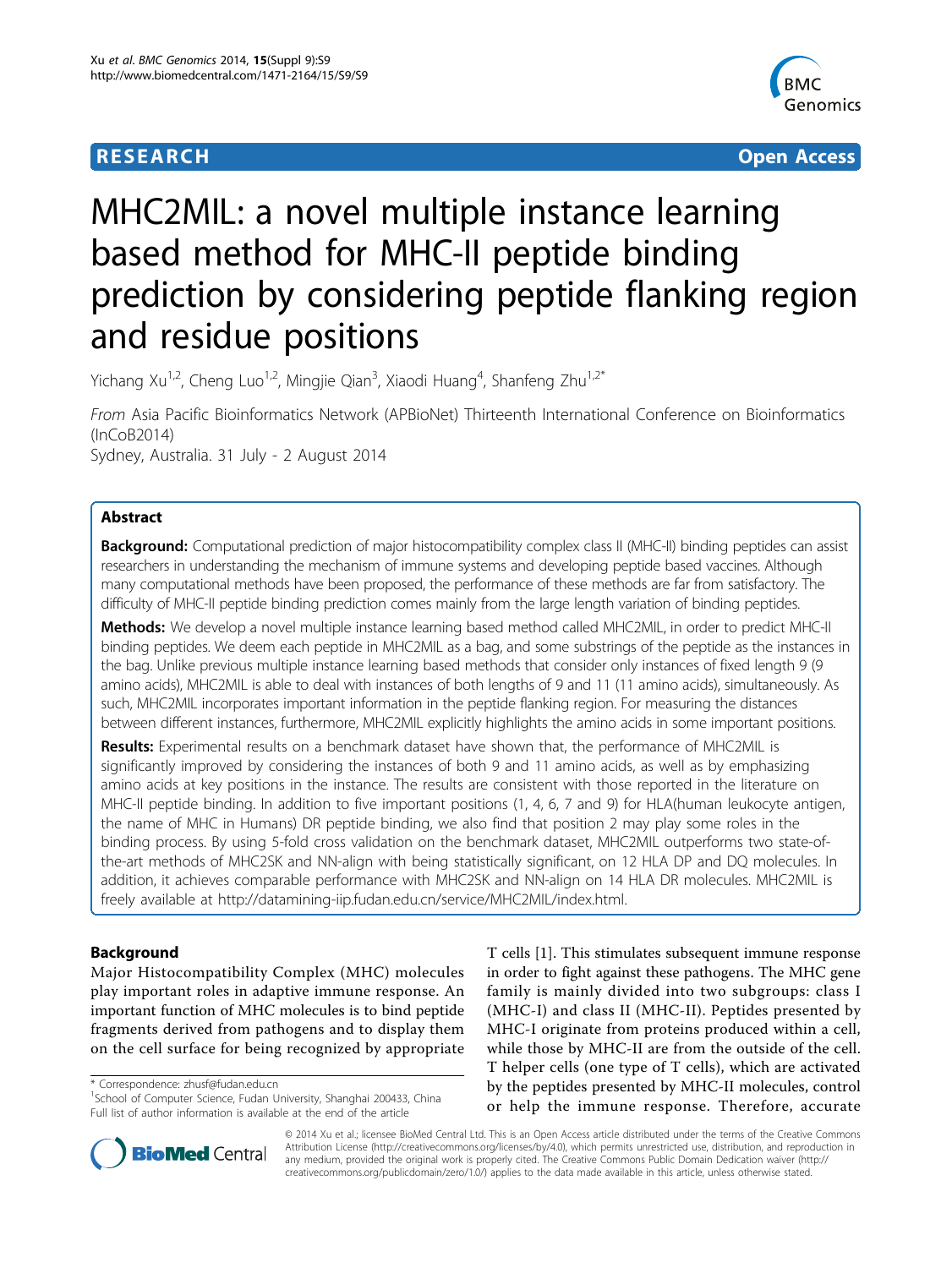identification of MHC-II binding peptides is crucial in understanding the mechanism of immune systems, as well as in developing peptide-based vaccines for treating some serious diseases, such as hepatitis, EB virus, autoimmunity, and cancer [[2\]](#page-8-0). Compared to biochemical experiments with high costs in both time and finance, computational methods are more economic in that they can be quickly deployed to select a small number of promising peptides for further biochemical experimental verification.

Computational methods for predicting MHC-I binding peptides are reported to produce considerable results of AUC (Area Under ROC Curve) between 0.85 and 0.95 [[2](#page-8-0)]. This is because the prediction of MHC-I binding peptides is relatively easy, where the binding groove of MHC-I molecules is closed at both ends and the binding peptides usually have a length between 8 and 11 amino acids [[1](#page-8-0)]. However, the prediction of MHC-II binding peptides is more challenging. One main reason for this is that the binding groove of MHC-II molecules is open at both ends, which leads that the MHC-II binding peptides typically vary from 11 to 20 amino acids in length [[3](#page-8-0)]. Usually MHC peptide binding core is of 9 amino acids that fit into 9 pockets of MHC binding groove. Although a number of computational methods has been developed to predict MHC-II binding peptides in the last few years [\[4](#page-8-0)-[18\]](#page-8-0), recent experimental results on various benchmark datasets show that the performance of these methods needs to be improved [[2](#page-8-0),[19](#page-8-0)]. These computational methods can be divided into two groups: allele-specific and pan-specific methods [[2\]](#page-8-0). In the allele-specific methods, both training and test peptides are for a same MHC molecule. In contrast, panspecific methods can predict the binding peptides of MHC molecules that have very few or even no training data [\[2](#page-8-0),[20,21](#page-8-0)]. In this work, we focus on allele-specific methods that are the basis of pan-specific methods.

According to underlying techniques used, the allelespecific methods can be roughly divided into four groups: position specific score matrix (PSSM) based methods, artificial neural network (ANN) based methods, kernel based methods, and multiple instance learning based methods. Although TEPITOPE [[10\]](#page-8-0), ARB [[8\]](#page-8-0), CombLib [[9\]](#page-8-0), TEPITOPEpan [[17](#page-8-0)] and SMM-align [[4\]](#page-8-0) are all PSSM based methods, they differ significantly in the way of generating the score matrices. TEPITOPE is the first PSSM method in which the score matrix is obtained by examining the binding specificities of target MHC molecule in each pocket using biochemical experiments. The PSSM of ARB is modeled by the difference of average binding affinity among 6 residue groups. The CombLib method derives the matrix from a positional scanning combinatorial libraries consisting of 180 peptides for each MHC molecule. TEPITOPEpan extends TEPITOPE by covering all HLA-DR molecules instead of only 51 HLA-DR molecules. In SMM-align, a Metropolis Monte Carlo procedure is employed to search for an optimal score matrix from the binding affinity data [[4](#page-8-0)]. Unlike these PSSM based methods, NN-align [\[5](#page-8-0)] is an ANN based method. It first estimates the peptide binding core, then this part and flanking region are co-encoded and input into ANN in order to learn a prediction model. Finally, an ensemble of ANN is used to improve the robustness of the method. To avoid the difficulty of estimating the binding core, several kernel based methods have been proposed to directly measure the similarities among peptides of different lengths. Local alignment (LA) kernel [\[7](#page-8-0)] makes use of the alignment method for similarity calculations, while GS [[22\]](#page-8-0) and MHC2SK [[18](#page-8-0)] are two alignment free methods that use a series of substrings to measure peptide similarities. One notable difference between GS and MHC2SK is that MHC2SK emphasizes long substrings while GS considers a substring whose length is as short as 1. Several recent methods resort to a multiple instance learning (MIL) framework to handle the length variation of peptides. In this framework, each pepitde is regarded as a bag, and some substrings of the peptide as the instances in the bag. Two MIL based methods, MHCMIR [[16\]](#page-8-0) and MultiMHCII [[13\]](#page-8-0), have been proposed to tackle the problem of MHC-II peptide binding prediction. Both of them create bags with 9 amino acids (AA) long instances and use Support Vector Regression (SVR) as the predictor. MultiMHCII uses a normalized set kernel as its kernel function and MHCMIR is an adaption of MILES [[23\]](#page-8-0).

Although both MHCMIR and MultiMHCII can deal with the length variation of binding peptides, some important peptide information has been ignored in their modeling process. First, in addition to the binding core region (9 amino acids), the peptide flanking region also contributes the binding process. However, both MHCMIR and MutliMHCII consider only instances of 9 AA, where the effect of the peptide flanking region could not be modeled. Second, it has been reported that the amino acids at some specific positions (e.g. 1, 4, 6, 7, 9) of the peptide binding core are more crucial for the binding process [[10](#page-8-0)]. This kind of important domain knowledge is not well incorporated into MHCMIR and MultiMHCII for improving the prediction performance. To address these concerns, we develop a novel MHC-II multiple instance learning based method, MHC2MIL, that makes use of these important domain knowledge. Unlike MHCMIR and MultiMHCII, both length 9 and 11 instances are considered in our MHC2MIL so as to integrate useful information in both potential binding cores and peptide flanking region. We use a benchmark data covering 26 HLA DR, DP, and DQ molecules to evaluate the performance of MHC2MIL. Experimental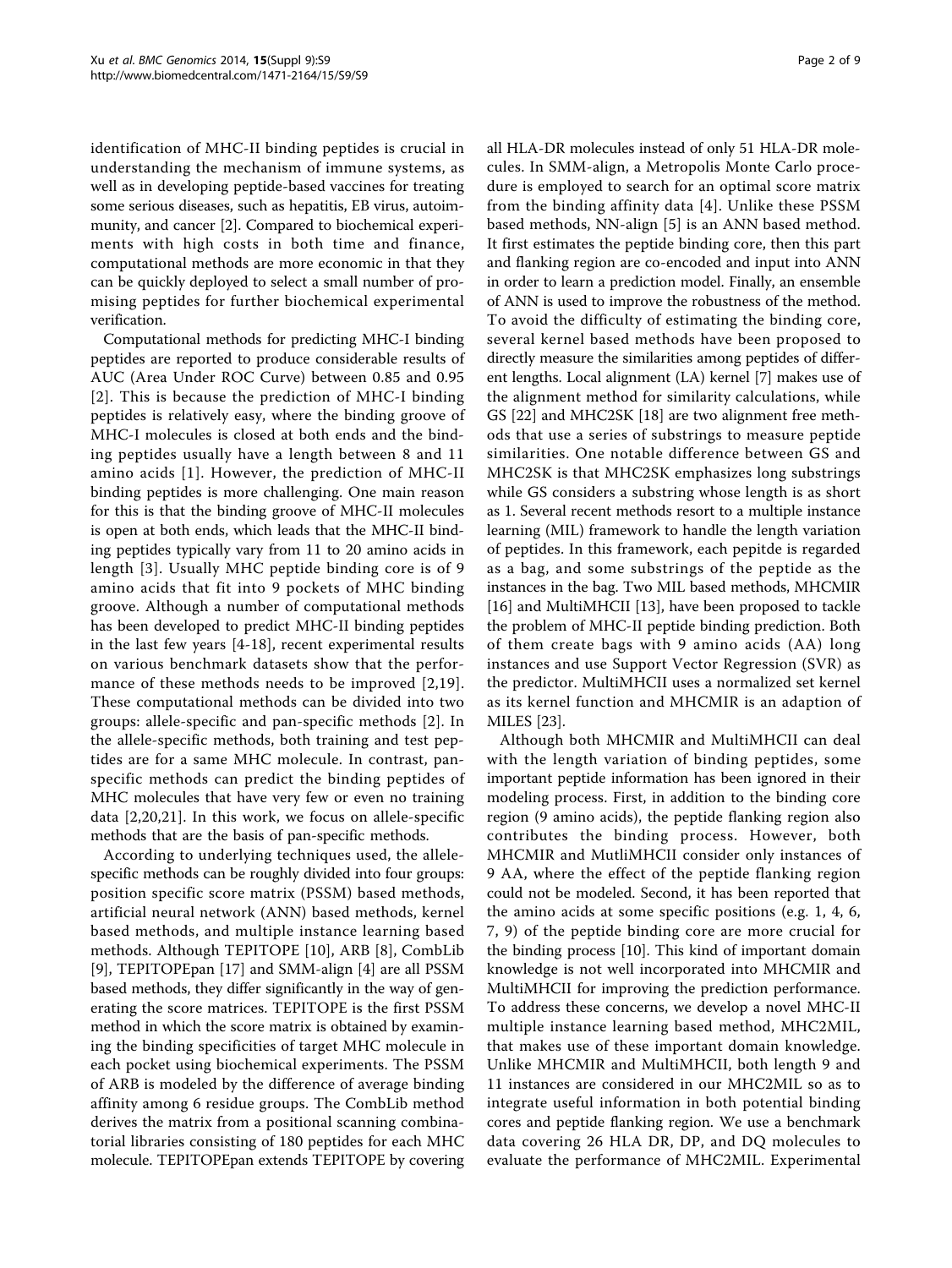results demonstrate the effectiveness of incorporating peptide flanking region, as well as the importance of some crucial pepitde positions. Interestingly, the experimental results show that position 2 may also play some roles in HLA-DR peptide binding process. Furthermore, the performance of MHC2MIL is compared with two state-of-the-art methods of MHC2SK and NN-align. MHC2MIL outperforms both MHC2SK and NN-align with being statistically significant on 12 HLA DP and DQ molecules. In addition, it achieves the comparable performance to MHC2SK and NN-align on 14 HLA DR molecules.

# Materials and methods

#### Data

We use a benchmark dataset (Wang dataset) described in [[9\]](#page-8-0) to compare the performance of different computational methods. This dataset is of high quality, which has been widely used in the evaluation of different computational methods. As shown in Table 1, the dataset consists of 24382 peptides with binding affinities covering 26 different HLA DR, DP and DQ molecules. Each HLA molecule has

Table 1 Statistics for Wang SR. Peptides with IC50 less than 1000 being deemed as binders

| Allele                  | Count | <b>Binder</b> | Non-Binder |
|-------------------------|-------|---------------|------------|
| HLA-DPA1 01-DPB1 0401   | 540   | 150           | 390        |
| HLA-DPA1 0103-DPB1 0201 | 603   | 203           | 400        |
| HLA-DPA1_0201-DPB1_0101 | 604   | 245           | 359        |
| HLA-DPA1 0201-DPB1 0501 | 586   | 163           | 423        |
| HLA-DPA1 0301-DPB1 0402 | 602   | 210           | 392        |
| HLA-DPB1 0301-DPB1 0401 | 549   | 161           | 388        |
| HLA-DQA1 0101-DQB1 0501 | 584   | 141           | 443        |
| HLA-DQA1 0102-DQB1 0602 | 593   | 287           | 306        |
| HLA-DQA1_0301-DQB1_0302 | 596   | 178           | 418        |
| HLA-DQA1 0401-DQB1 0402 | 585   | 146           | 439        |
| HLA-DQA1_0501-DQB1_0201 | 589   | 159           | 430        |
| HLA-DQA1_0501-DQB1_0301 | 602   | 355           | 247        |
| HLA-DRB1 0101           | 3504  | 2347          | 1157       |
| HLA-DRB1 0301           | 1136  | 440           | 696        |
| HLA-DRB1 0401           | 1221  | 695           | 526        |
| HLA-DRB1 0404           | 474   | 317           | 157        |
| HLA-DRB1 0405           | 1049  | 585           | 464        |
| HLA-DRB1_0701           | 1175  | 726           | 449        |
| HLA-DRB1_0802           | 1017  | 426           | 591        |
| HLA-DRB1 0901           | 1042  | 569           | 473        |
| HLA-DRB1 1101           | 1204  | 682           | 522        |
| <b>HLA-DRB1 1302</b>    | 1070  | 471           | 599        |
| HLA-DRB1_1501           | 1171  | 645           | 526        |
| HLA-DRB3 0101           | 987   | 317           | 670        |
| HLA-DRB4 0101           | 1011  | 489           | 522        |
| HLA-DRB5 0101           | 1198  | 710           | 488        |
| All                     | 24382 | 11817         | 12475      |

the sufficient number of peptides with binding affinity, ranging from 474 (HLA-DRB1\_0404) to 3504 (HLA-DRB1\_0101). The dataset has also been divided into five folds with the similar size.

# Method

Multiple instance learning Multiple Instance Learning (MIL) is first introduced in 1997 [[24](#page-8-0)]. Differing from classic learning methods, MIL uses "bags" instead of "instances". A bag consists of one or more instances. Note that a bag is positive if at least one of its instances is positive, and negative, otherwise. We denote B as a set of bags,  $B_i$  as the *ith* bag in B, and  $B_{ii}$  as the *jth* instances in  $B_i$ . Function *Label* maps a bag or a instance into  $\{-1, +1\}$ . Then the label of a bag is as follows:

$$
Label(B_i) = -1 \quad \text{if } f. \forall B_{ij}, \ \ Label(B_{ij}) = -1 \tag{1}
$$

$$
Label(B_i) = 1 \quad \exists B_{ij}, \ Label(Bi_j) = 1 \tag{2}
$$

where  $if f$ . stands for "if and only if". If a bag is positive, we would not know which instance (instances) is (are) positive.

The MIL method of Axis-Parallel Rectangles (APR) [[24](#page-8-0)] tries to find a rectangle that contains at least one instance from each positive bag while no instances from negative bags are included. Unfortunately, this kind of rectangle may not always exist. The famous MIL algorithm of Diverse Density (DD) [[25](#page-8-0)] attempts to find a concept  $t$  with the highest "diverse density" instead of a rectangle. Such  $t$  is close to positive bags and far from negative bags. If we use  $B_i^+$  to stand for the *ith* positive bag, and  $B_i^-$  for the *ith* negative bag, then DD maximizes the equation:

$$
DD(t) = \prod_{i} Pr(t - B_i^+) \prod_{i} Pr(t - B_i^-)
$$
 (3)

Multiple-instance learning via embedded instance selection (MILES) extends DD by considering that the DD framework appears to be rather restrictive because it always seeks for one and only one feature in feature selection. DD can be improved by searching for multiple features [[23\]](#page-8-0). In MILES, all instances from bags are shuffled to a meta-space  $C$  for mapping each bag into a feature:

$$
C = \{x^k : k = 1, 2, ..., n\}
$$
 (4)

where  $x^k$  is a re-indexed instance from all of the bags and  $n$  is the total number of instances. Based on the meta-space, the probability of generating  $x<sup>k</sup>$  from  $B<sub>i</sub>$  is

$$
Pr(x^k|Bi) = s(x^k, B_i) = \max_j \exp\left(-\frac{||B_{ij} - x^k||^2}{\sigma^2}\right) \qquad (5)
$$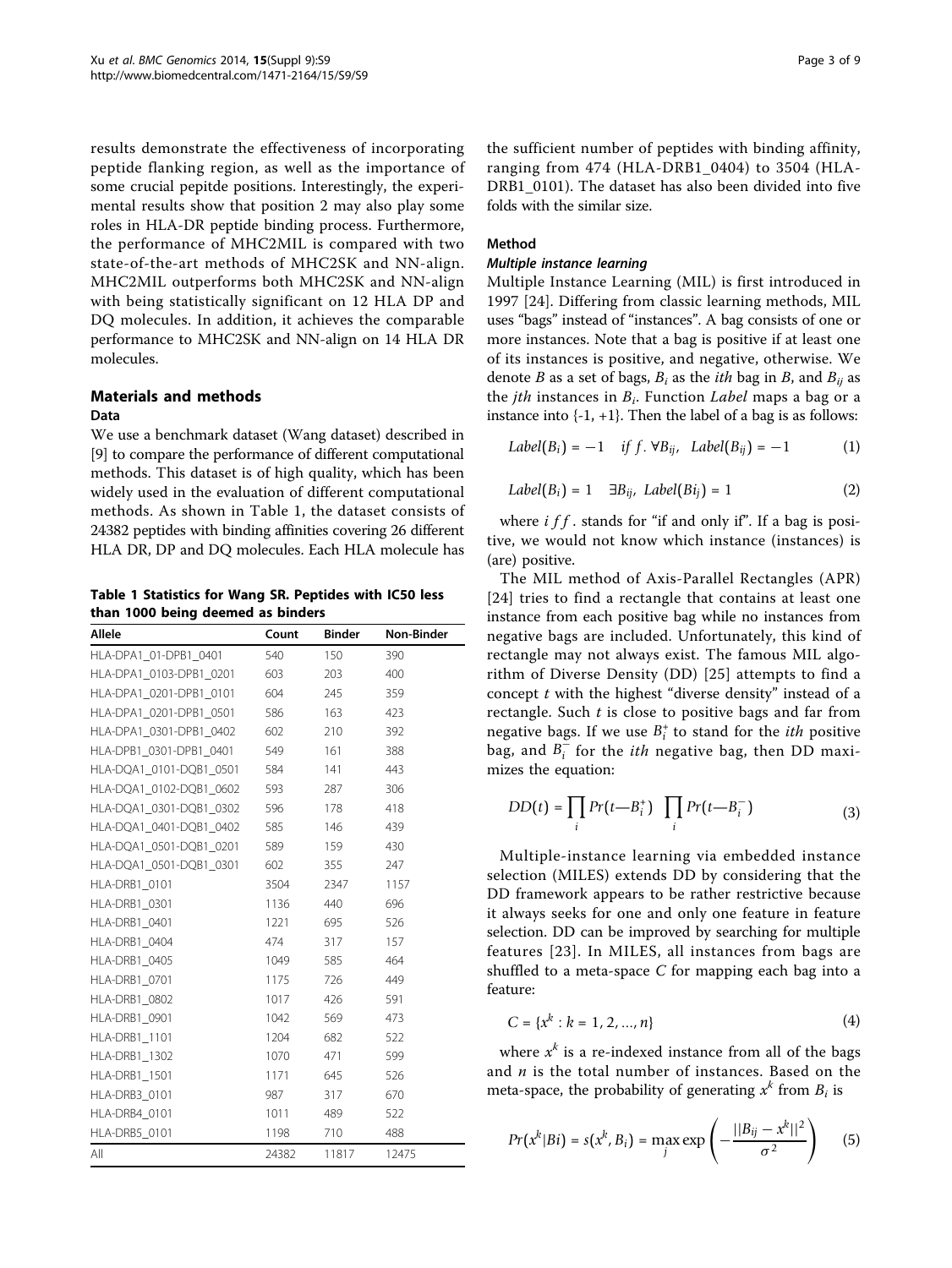where  $s(x^k, B_i)$  can be interpreted as a measure of the similarity between  $x^k$  and  $B_i$ . The similarity is determined by the closest instance to  $x^k$  in  $B_i$ . Then bag  $B_i$  is mapped to a vector of features:

$$
m(B_i) = [s(x^1, B_i), s(x^2, B_i), ..., s(x^n, B_i)]^T
$$
 (6)

MILES maps each bag into the feature space and applies SVM as the classifier. The essence of MILES is that if examples cannot be separated in the low dimension, they are mapped into high dimension space. If  $x<sup>k</sup>$ has a high similarity to some positive bags and a low similarity to some negative bags, it would provide useful information in the classification.

#### **MHCMIR**

Based on the general assumption that the peptide binding core is of 9 AA, MIL can be applied to the prediction of MHC-II binding peptides by creating a bag with 9-long instances. We denote  $p$  as an original peptide,  $p(i)$  as the *ith* amino acid in the p, and *len(p)* as the total number of amino acids. A bag  $B_i$  corresponding to  $p$  is generated as follows:

$$
B_i = \{s | s = p(i)p(i + 1)...p(i + 8), 1 \leq i \leq len(p) - 8\}(7)
$$

MHCMIR adapts MILES to this problem after creating bags, by (1) replacing SVM with SVR; and (2) using matrix BLOSUM62 to compute the similarity between a bag and an instance [\[23\]](#page-8-0). Equation 5 is rewritten as:

$$
s(x^k, B_i) = \min_j dis(x^k, B_{ij})
$$
\n(8)

where *dis* function is computed as follows:

$$
d(x, x') = \sum_{i=1}^{9} BLOS \; UM62(x(i), x'(i))
$$
 (9)

$$
dis(x, x') = \begin{cases} \frac{1}{d(x, x')} & d(x, x') > 0\\ 1, & d(x, x') \le 0 \end{cases}
$$
 (10)

 $x(i)$  in Equation 9 is the *ith* amino acid of instance x. The distance between two 9-long instances is computed by two steps: calculating the sum of the corresponding positions in BLOSUM62, and scaling the value obtained in step one to (0, 1] according to its sign.

# MHC2MIL

The critical drawback of MHCMIR is that important domain knowledge, such as the effect of peptide flanking region and the importance of key positions in binding core, are ignored in the modelling. To address this shortcoming, we extends MHCMIR to MHC2MIL by taking into account two facts:

(1) A bag can have instances with different lengths; and

(2) Key positions of an instance should be emphasized. Specifically, we create bags to include both 9-long and 11-long instances. The assumption is that the information from the left and right amino acids of the 9-long instance is useful, and meta-space is expanded by adding 11-long instances, both of which are benefit to the prediction. In addition, according to related literature on MHC-II peptide binding, positions 1, 4, 6, 7 and 9 are the most influential for binding process. Therefore we use the amino acids at these positions instead of all positions to measure the distance between two instances.

Thus Equation 9 is modified as:

$$
d(x, x') = \begin{cases} \sum_{i \in K P_3} \text{BLOS UMG2}(x(i), x(i)), & len(x) = len(x) = 9; \\ \sum_{i \in K P11} \text{BLOS UMG2}(x(i), x(i)), & len(x) = len(x) = 11; \\ \infty, & otherwise. \end{cases} \tag{11}
$$

where  $KP_9 = \{1, 4, 6, 7, 9\}$  is the key positions for 9long instances and  $KP_{11} = \{1, 2, 5, 7, 8, 10, 11\}$  for 11long instances. According to our assumption, an 11-long instance is its middle 9-long instance with the left and right amino acids, so the first, last positions and 1,4,6,7,9 positions of the middle 9-long instance are taken into consideration. For the sake of simplicity, we assign  $\infty$  for the distance between instances with different lengths.

#### Results and discussion

#### Experimental procedure and evaluation metric

According to [[9\]](#page-8-0), Wang's dataset was divided into 5 partitions, and the peptide with the binding affinity of less than 1000 nM was deemed as a binder. We thus validated our model by 5-fold cross validation. For training MHC2MIL, similar to [\[5](#page-8-0)], the binding value was transformed by  $1 - log(IC50)/log(50, 000)$ , where IC50 is binding affinity measured in nM. libsvm [[26\]](#page-8-0) was used for our implementation of SVR in MHC2MIL and MHCMIR. The parameters  $c$  and  $g$  of SVR were set as the default values where  $c = 1$  and  $g = 1/\#f$  eatures (#f eatures is the total number of the input features). We implemented MHC2SK according to the related paper [[18\]](#page-8-0). AUC was used as the evaluation metric to compare different models. In addition, for comparing two predictors, we used one-tailed per-allele binomial test to measure their performance differences, where  $p$  - value  $\lt$ 0.05 is considered to being statistically significant. In the following, we denote MHC2MIL as MHC2MIL(fl) that considers instances of flexible length (both 9-long and 11-long instances), and MHC2MIL as MHC2MIL(fl+kp) that considers both instances of flexible length and key positions.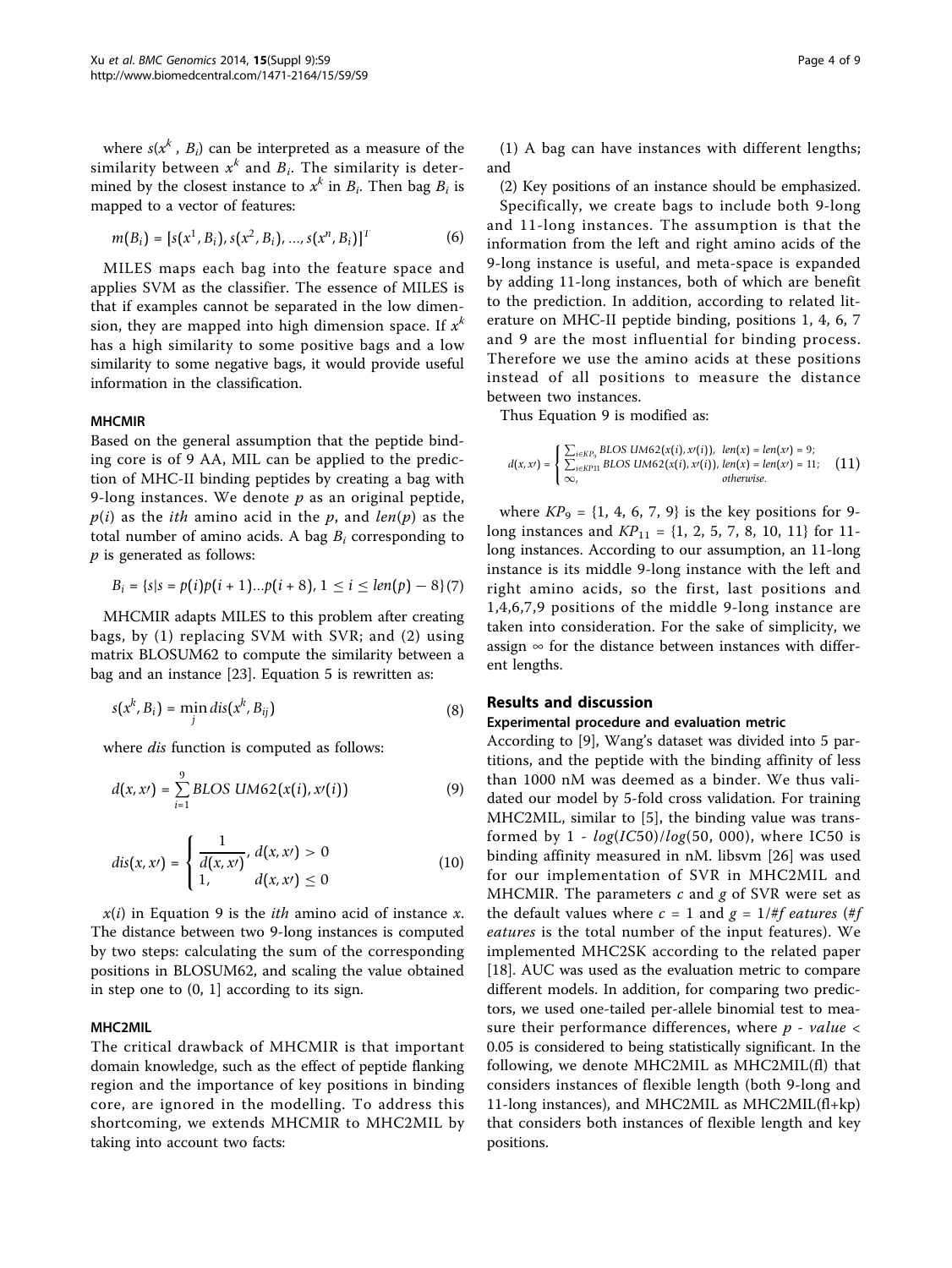# Effect of adding 11-long instances

First, we examined the effect of incorporating both 9-long and 11-long instances into bags. Comparisons were done among MHCMIR(9), MHCMIR(11), and MHC2MIL(fl), where  $MHCMIR(n)$  stands for filling bags with  $n$  AA long instances. The results are given in Table 2. In all 26 alleles, the best performance is achieved by MHCMIR(9) on 2 alleles, MHCMIR(11) on 7 alleles, and MHC2MIL(fl) on 20 alleles. MHC2MIL(fl) achieved the highest average AUC of 0.777, outperforming both MHCMIR(9) (AUC of 0.770) and MHCMIR(11) (AUC of 0.771) with being statistically significant (binomial test,  $p$  - value < 0.05). From this we can see that addition of 11-long instances into bags provides useful information to improve the prediction performance. This is consistent with previous studies

Table 2 Performance of MHC2MIL(fl) compared to MHCMIR(9) and MHCMIR(11). For each allele, the largest value is displayed in boldface.

| allele                      | <b>MHCMIR</b><br>(9) | <b>MHCMIR</b><br>(11) | MHC2MIL<br>(fI) |
|-----------------------------|----------------------|-----------------------|-----------------|
| HLA-DPA1_01-DPB1_0401       | 0.772                | 0.780                 | 0.778           |
| HLA-DPA1 0103-DPB1 0201     | 0.782                | 0.792                 | 0.790           |
| HLA-DPA1 0201-DPB1 0101     | 0.810                | 0.811                 | 0.817           |
| HLA-DPA1_0201-DPB1_0501     | 0.784                | 0.790                 | 0.791           |
| HLA-DPA1_0301-DPB1_0402     | 0.820                | 0.832                 | 0.832           |
| HLA-DPB1_0301-DPB1_0401     | 0.785                | 0.782                 | 0.791           |
| HLA-DQA1_0101-<br>DQB1 0501 | 0.763                | 0.761                 | 0.768           |
| HLA-DQA1_0102-<br>DQB1_0602 | 0.751                | 0.760                 | 0.763           |
| HLA-DQA1_0301-<br>DQB1_0302 | 0.666                | 0.665                 | 0.672           |
| HLA-DQA1 0401-<br>DQB1_0402 | 0.732                | 0.721                 | 0.737           |
| HLA-DQA1_0501-<br>DQB1_0201 | 0.772                | 0.758                 | 0.779           |
| HLA-DQA1_0501-<br>DQB1_0301 | 0.804                | 0.800                 | 0.809           |
| HLA-DRB1_0101               | 0.770                | 0.789                 | 0.786           |
| HLA-DRB1 0301               | 0.793                | 0.805                 | 0.808           |
| HLA-DRB1 0401               | 0.738                | 0.735                 | 0.741           |
| HLA-DRB1 0404               | 0.793                | 0.773                 | 0.791           |
| HLA-DRB1_0405               | 0.790                | 0.784                 | 0.792           |
| HLA-DRB1_0701               | 0.809                | 0.819                 | 0.819           |
| <b>HLA-DRB1 0802</b>        | 0.700                | 0.717                 | 0.712           |
| HLA-DRB1_0901               | 0.730                | 0.723                 | 0.733           |
| HLA-DRB1_1101               | 0.831                | 0.825                 | 0.834           |
| HLA-DRB1_1302               | 0.736                | 0.741                 | 0.745           |
| <b>HLA-DRB1 1501</b>        | 0.752                | 0.767                 | 0.765           |
| HLA-DRB3_0101               | 0.749                | 0.740                 | 0.756           |
| HLA-DRB4_0101               | 0.787                | 0.776                 | 0.787           |
| HLA-DRB5_0101               | 0.796                | 0.792                 | 0.803           |
| average AUC                 | 0.770                | 0.771                 | 0.777           |

in that not only the binding core but also peptide flanking region contribute to the binding process.

# Effect of first position limitation on HLA DR

Second, we explored the effect of adding first position limitation on generating instances for HLA DR molecules. Previous work suggests that a 9-long peptide in HLA DR could become a binding core only when aliphatic (I, L, M, V) and aromatic (F, W, Y) amino acids appear in its first position [[10\]](#page-8-0). We can reduce the instances in a bag by adding a constraint that the first position of the instance should be in (I, L, M, V, F, W, Y). The comparison results are shown in Table 3, where MHC2MIL(fl+fpl) denotes the method that creates bags by utilizing first position limitation based on MHC2MIL (fl). Compared with MHC2MIL(fl), MHC2MIL(fl+fpl) performed worse in all alleles. The average AUC was reduced greatly from 0.777 to 0.734. This suggests that reducing too many negative instances may lose some important information for discriminating binders from non-binders.

# Effect of utilizing key positions

Finally, we examined the effect of emphasizing some key positions of instances. According to Equation 11, MHC2MIL(fl+kp) computes the distance between two instances based on only key positions. Table [4](#page-5-0) compares the performance of MHC2MIL(fl+kp) to that of MHC2MIL(fl). MHC2MIL(fl+kp) achieved a higher average AUC of 0.784, while MHC2MIL(fl) achieved a lower average AUC of 0.777. Overall, MHC2MIL(fl+kp) outperformed MHC2MIL(fl) in 19 out of all 26 alleles, with being statistically significant (binomial test,  $p$  - value <

# Table 3 Performance of MHC2MIL(fl) compared to MHC2MIL(fl\_fpl). For each allele, the largest value is displayed in boldface.

| allele               | MHC2MIL(fl) | MHC2MIL(fl_fpl) |
|----------------------|-------------|-----------------|
| HLA-DRB1_0101        | 0.786       | 0.745           |
| HLA-DRB1 0301        | 0.808       | 0.765           |
| HLA-DRB1_0401        | 0.741       | 0.697           |
| HLA-DRB1 0404        | 0.791       | 0.771           |
| <b>HLA-DRB1 0405</b> | 0.792       | 0.737           |
| HLA-DRB1 0701        | 0.819       | 0.783           |
| HLA-DRB1 0802        | 0.712       | 0.688           |
| HLA-DRB1 0901        | 0.733       | 0.692           |
| HLA-DRB1_1101        | 0.834       | 0.757           |
| <b>HLA-DRB1 1302</b> | 0.745       | 0.708           |
| <b>HLA-DRB1 1501</b> | 0.765       | 0.718           |
| HLA-DRB3_0101        | 0.756       | 0.709           |
| HLA-DRB4 0101        | 0.787       | 0.760           |
| HLA-DRB5_0101        | 0.803       | 0.746           |
| average AUC          | 0.777       | 0.734           |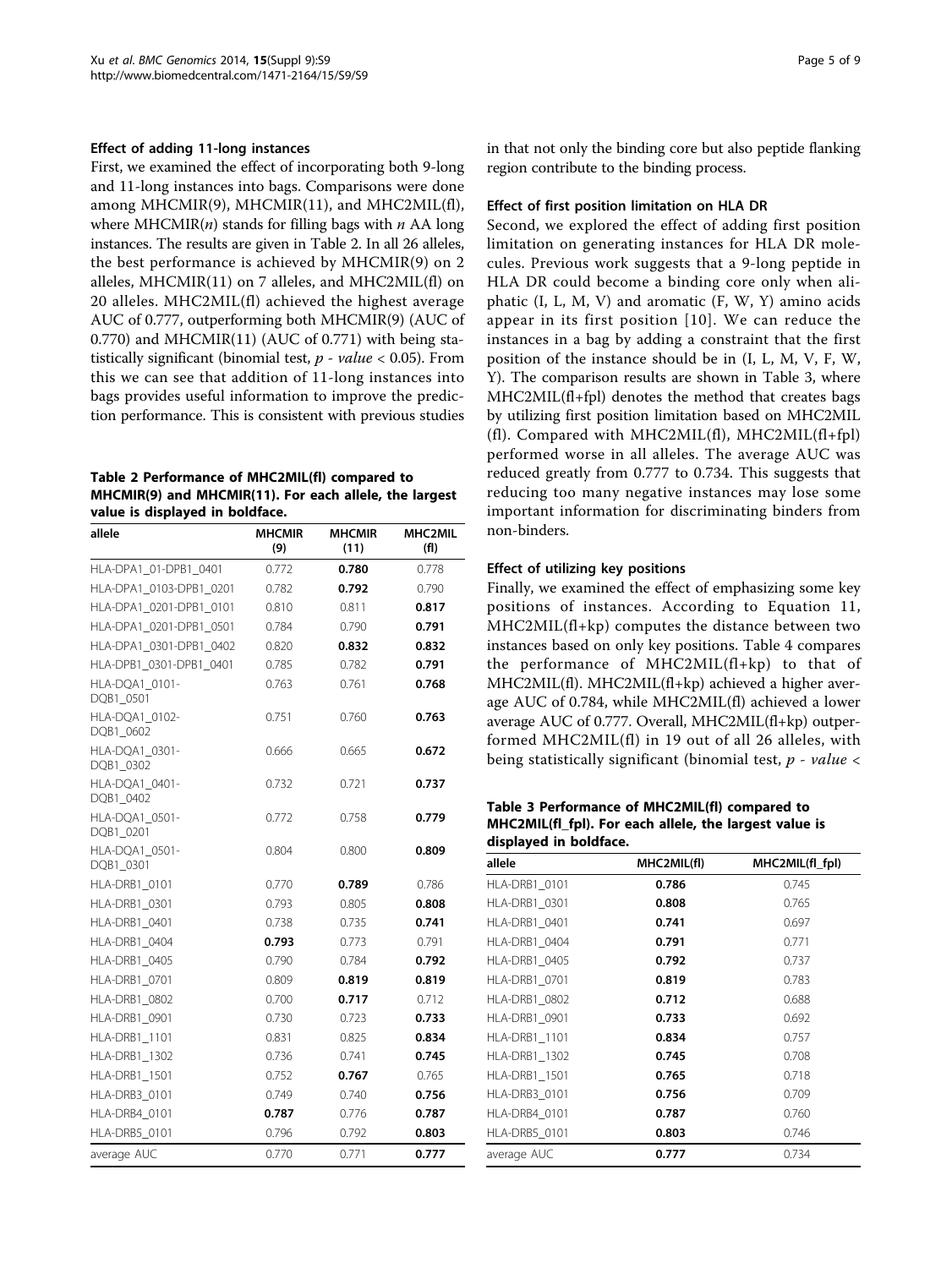<span id="page-5-0"></span>Table 4 Performance of MHC2MIL(fl) compared to MHC2MIL(fl+kp). For each allele, the largest value is displayed in boldface.

| allele                  | MHC2MIL(fl) | MHC2MIL(fl+kp) |
|-------------------------|-------------|----------------|
| HLA-DPA1 01-DPB1 0401   | 0.778       | 0.791          |
| HLA-DPA1 0103-DPB1 0201 | 0.790       | 0.808          |
| HLA-DPA1_0201-DPB1_0101 | 0.817       | 0.834          |
| HLA-DPA1 0201-DPB1 0501 | 0.791       | 0.805          |
| HLA-DPA1 0301-DPB1 0402 | 0.832       | 0.846          |
| HLA-DPB1 0301-DPB1 0401 | 0.791       | 0.790          |
| HLA-DQA1 0101-DQB1 0501 | 0.768       | 0.781          |
| HLA-DQA1 0102-DQB1 0602 | 0.763       | 0.769          |
| HLA-DQA1_0301-DQB1_0302 | 0.672       | 0.706          |
| HLA-DQA1_0401-DQB1_0402 | 0.737       | 0.774          |
| HLA-DQA1_0501-DQB1_0201 | 0.779       | 0.810          |
| HLA-DQA1 0501-DQB1 0301 | 0.809       | 0.817          |
| HLA-DRB1 0101           | 0.786       | 0.787          |
| HLA-DRB1 0301           | 0.808       | 0.803          |
| HLA-DRB1 0401           | 0.741       | 0.732          |
| HLA-DRB1 0404           | 0.791       | 0.782          |
| HLA-DRB1 0405           | 0.792       | 0.785          |
| HLA-DRB1_0701           | 0.819       | 0.823          |
| HLA-DRB1_0802           | 0.712       | 0.716          |
| HLA-DRB1 0901           | 0.733       | 0.735          |
| HLA-DRB1_1101           | 0.834       | 0.838          |
| HLA-DRB1_1302           | 0.745       | 0.734          |
| HLA-DRB1 1501           | 0.765       | 0.763          |
| HLA-DRB3 0101           | 0.756       | 0.757          |
| HLA-DRB4 0101           | 0.787       | 0.792          |
| HLA-DRB5_0101           | 0.803       | 0.808          |
| average AUC             | 0.777       | 0.784          |

0.05). This indicates that those key positions are more influential than other positions in the binding process. Furthermore, a close analysis of results indicates that, compared with HLA DR molecules, HLA DP and DQ molecules benefit more from utilizing these key positions. Out of all 12 HLA DP and DQ molecules, the prediction performances of 11 were improved by emphasizing key positions. On the other hand, MHC2MIL(fl+kp) outperformed MHC2MIL(fl) in only 8 out of all 14 HLA DR molecules. We hypothesize that some other positions may play some roles in the HLA DR binding process. We added the left 2,3,5,and 8 positions to Equation 11 respectively to see the effect of these positions on HLA DR. The experimental results were reported in Table [5,](#page-6-0) where  $MHC2MIL(+n)$  means that position *n* is added into key positions, such as, in MHC2MIL(+2),  $KP_9 = \{1, 2, 4, 6, 7,$ 9} and  $KP_{11} = \{1, 2, 3, 5, 7, 8, 10, 11\}$ . From the experimental results, we can see that  $MHC2MIL(+2)$  is the best prediction method in 11 out of all 14 alleles, which achieved the highest average AUC of 0.780. Specifically, MHC2MIL (+2) outperformed MHC2MIL(fl) in 11 out of 14 alleles (with one tie), and MHC2MIL(fl+kp) in all 14 alleles. Both of them are statistically significant (binomial test,  $p$  - value < 0.05). This indicates that the position 2 on DR may be another important binding position besides well-known key positions of 1, 4, 6, 7 and 9.

#### Comparison with other allele-specific methods

In this section, we present the performance comparisons of MHC2MIL with other allele-specific methods against Wang's dataset using five fold cross validation. The results on HLA DP and DQ are shown in Table [6,](#page-6-0) and those on HLA DR in Table [7.](#page-6-0) For HLA DR, position 2 is also deemed as a key position in the implementation of MHC2MIL. There are total 7 allele specific methods of ARB, SMM-align, CombLib, TEPITOPE, MHC2SK, NN-align, and MHC2MIL. CombLib is only for HLA DP and DQ, while TEPITOPE is only for HLA DR. Since we used the same dataset, partition, and experimental procedure, the experimental results of ARB, SMM-align, CombLib, TEPITOPE and NN-align were directly taken from [\[9](#page-8-0)]. As shown in their paper [[13\]](#page-8-0), MultiMHCII's performance is as low as TEPITOPE, so we did not compare this method. As given in Table [6](#page-6-0), MHC2MIL, MHC2SK and NN-align are three best prediction methods for HLA DP and DQ molecules with the highest average AUC of 0.794, 0.783 and 0.783, respectively. In particular, MHC2MIL outperformed NN-align in 9 out of 11 alleles, and MHC2SK in 9 out of 12 alleles, both of which are being statistically significant (binomial test,  $p$  - value < 0.05). For HLA DR molecules, as shown in Table [7](#page-6-0), MHC2MIL, MHC2SK and NN-align are also the three best prediction methods with the highest average AUC of 0.780, 0.780 and 0.776 respectively. Specifically, MHC2MIL outperformed NNalign in 9 out of 14 alleles, and MHC2SK in 5 out of 14 alleles (with one tie). Overall, MHC2MIL is the best prediction method for HLA DP and DQ molecules, and achieved comparable performance with two state-of-theart methods of MHC2SK and NN-align on HLA DR molecules.

As shown in Table [8](#page-7-0), we present the prediction binding affinities (IC50nM) of 5 peptides to HLA-DQA1\_0501- DQB1\_0201 in Table [8](#page-7-0) by MHC2MIL, MHC2SK and NN-align, respectively. For all these 5 peptides, MHC2MIL achieved the closest binding affinity, compared with MHC2SK and NN-align. For example, for peptide "SVLLVVALFAVFLGS" of binding affinity of 748.1nM, the predicted affinity by MHC2MIL is 745nM, while the predicted values by MH2SK and NN-align are 1072.4nM and 2064.6nM, respectively. All these results demonstrate the effectiveness of MHC2MIL on predicting MHC-II binding peptides.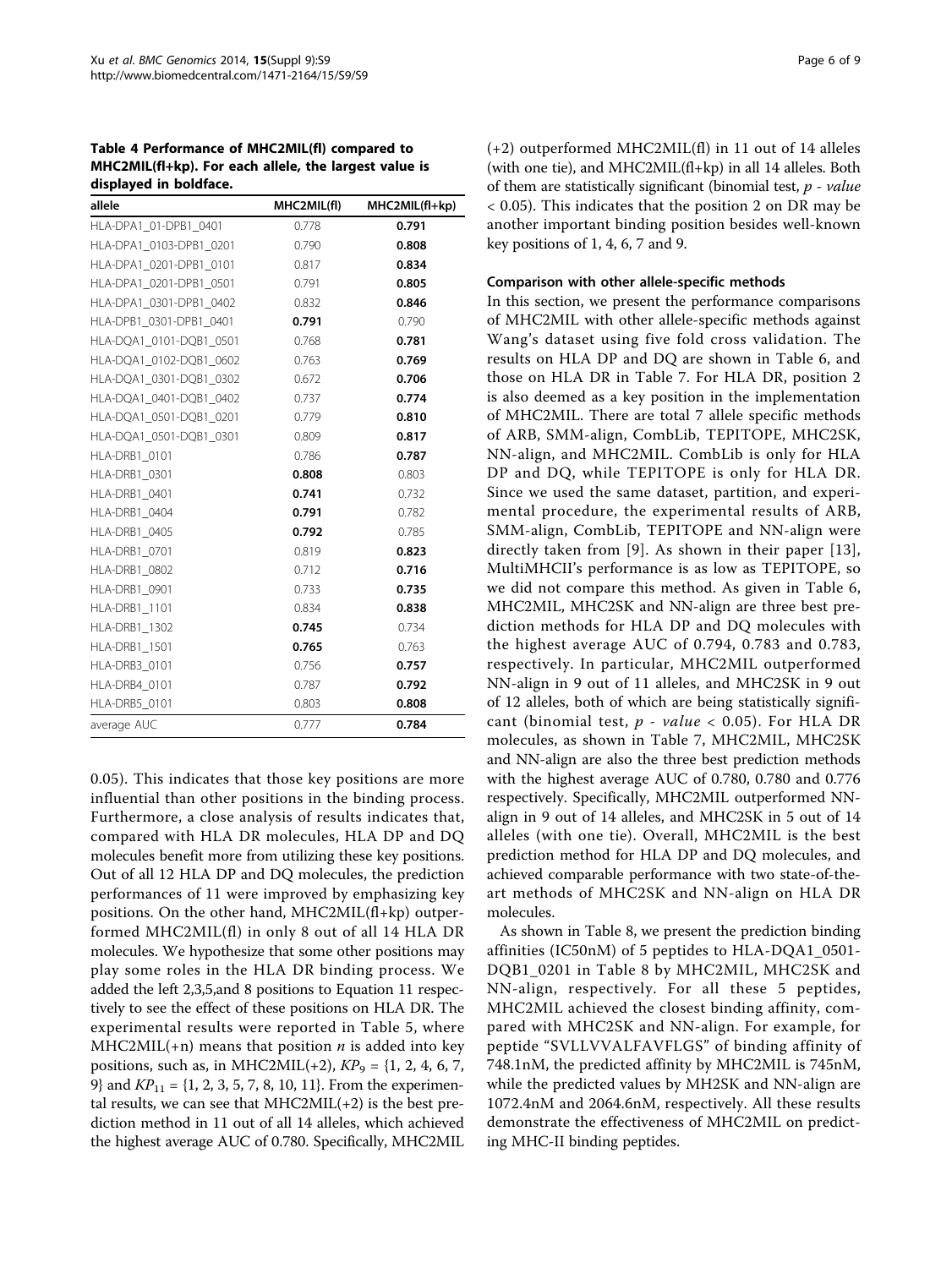| allele               | MHC2MIL(fl) | MHC2MIL(fl+kp) | $MHC2MIL(+2)$ | $MHC2MIL(+3)$ | $MHC2MIL(+5)$ | $MHC2MIL(+8)$ |
|----------------------|-------------|----------------|---------------|---------------|---------------|---------------|
| HLA-DRB1 0101        | 0.786       | 0.787          | 0.792         | 0.787         | 0.785         | 0.785         |
| <b>HLA-DRB1 0301</b> | 0.808       | 0.803          | 0.809         | 0.807         | 0.799         | 0.806         |
| <b>HLA-DRB1 0401</b> | 0.741       | 0.732          | 0.736         | 0.738         | 0.727         | 0.734         |
| HLA-DRB1 0404        | 0.791       | 0.782          | 0.786         | 0.783         | 0.773         | 0.775         |
| <b>HLA-DRB1 0405</b> | 0.792       | 0.785          | 0.792         | 0.786         | 0.790         | 0.785         |
| <b>HLA-DRB1 0701</b> | 0.819       | 0.823          | 0.825         | 0.823         | 0.823         | 0.821         |
| <b>HLA-DRB1 0802</b> | 0.712       | 0.716          | 0.718         | 0.715         | 0.720         | 0.721         |
| HLA-DRB1 0901        | 0.733       | 0.735          | 0.736         | 0.734         | 0.731         | 0.728         |
| <b>HLA-DRB1 1101</b> | 0.834       | 0.838          | 0.843         | 0.842         | 0.838         | 0.837         |
| <b>HLA-DRB1 1302</b> | 0.745       | 0.734          | 0.746         | 0.744         | 0.733         | 0.735         |
| <b>HLA-DRB1 1501</b> | 0.765       | 0.763          | 0.770         | 0.766         | 0.764         | 0.759         |
| HLA-DRB3 0101        | 0.756       | 0.757          | 0.762         | 0.755         | 0.750         | 0.749         |
| HLA-DRB4 0101        | 0.787       | 0.792          | 0.797         | 0.791         | 0.790         | 0.788         |
| HLA-DRB5 0101        | 0.803       | 0.808          | 0.811         | 0.806         | 0.799         | 0.805         |
| average AUC          | 0.777       | 0.775          | 0.780         | 0.777         | 0.773         | 0.773         |

<span id="page-6-0"></span>Table 5 Performance of adding 2,3,5,8 positions respectively to MHC2MIL(fl+kp) on DR. For each allele, the largest value is displayed in boldface.

# Table 6 Comparisons of ARB, SMM-align, CombLib, MHC2SK, NN-algin and MHC2MIL on DP and DQ. For each allele, the largest value is displayed in boldface.

| allele                  | <b>ARB</b>     | SMM-align      | CombLib                  | <b>MHC2SK</b> | NN-align                 | MHC2MIL |
|-------------------------|----------------|----------------|--------------------------|---------------|--------------------------|---------|
| HLA-DPA1 01-DPB1 0401   | 0.746          | 0.767          | 0.704                    | 0.778         | 0.802                    | 0.791   |
| HLA-DPA1 0103-DPB1 0201 | 0.745          | 0.767          | 0.724                    | 0.789         | 0.793                    | 0.808   |
| HLA-DPA1 0201-DPB1 0101 | 0.743          | 0.786          | 0.723                    | 0.824         | 0.818                    | 0.834   |
| HLA-DPA1 0201-DPB1 0501 | 0.709          | 0.728          | 0.729                    | 0.794         | 0.787                    | 0.805   |
| HLA-DPA1 0301-DPB1 0402 | 0.771          | 0.818          | 0.756                    | 0.838         | 0.828                    | 0.846   |
| HLA-DPB1 0301-DPB1 0401 | $\overline{a}$ | $\overline{a}$ | $\overline{\phantom{a}}$ | 0.792         | $\overline{\phantom{a}}$ | 0.790   |
| HLA-DQA1 0101-DQB1 0501 | 0.741          | 0.783          | 0.728                    | 0.789         | 0.805                    | 0.781   |
| HLA-DQA1 0102-DQB1 0602 | 0.708          | 0.734          | 0.752                    | 0.770         | 0.762                    | 0.769   |
| HLA-DOA1 0301-DOB1 0302 | 0.637          | 0.663          | 0.616                    | 0.676         | 0.693                    | 0.706   |
| HLA-DOA1 0401-DOB1 0402 | 0.643          | 0.761          | 0.637                    | 0.767         | 0.742                    | 0.774   |
| HLA-DQA1 0501-DQB1 0201 | 0.700          | 0.736          | 0.620                    | 0.775         | 0.777                    | 0.810   |
| HLA-DQA1 0501-DQB1 0301 | 0.756          | 0.801          | 0.745                    | 0.807         | 0.811                    | 0.817   |
| average AUC             | 0.718          | 0.759          | 0.703                    | 0.783         | 0.783                    | 0.794   |

| Table 7 Comparisons of ARB, SMM-align, PROPRED, MHC2SK, NN-algin and MHC2MIL on DR. For each allele, the |  |  |
|----------------------------------------------------------------------------------------------------------|--|--|
| largest value is displayed in boldface.                                                                  |  |  |

| allele               | <b>ARB</b> | SMM-align | <b>PROPRED</b>           | <b>MHC2SK</b> | NN-align | $MHC2MIL(+2)$ |
|----------------------|------------|-----------|--------------------------|---------------|----------|---------------|
| HLA-DRB1 0101        | 0.710      | 0.756     | 0.692                    | 0.792         | 0.763    | 0.792         |
| <b>HLA-DRB1 0301</b> | 0.728      | 0.808     | 0.669                    | 0.812         | 0.829    | 0.809         |
| HLA-DRB1 0401        | 0.668      | 0.721     | 0.711                    | 0.726         | 0.734    | 0.736         |
| HLA-DRB1 0404        | 0.681      | 0.789     | 0.753                    | 0.791         | 0.803    | 0.786         |
| <b>HLA-DRB1 0405</b> | 0.716      | 0.767     | 0.742                    | 0.783         | 0.794    | 0.792         |
| <b>HLA-DRB1 0701</b> | 0.736      | 0.796     | 0.750                    | 0.827         | 0.811    | 0.825         |
| HLA-DRB1 0802        | 0.649      | 0.689     | 0.641                    | 0.719         | 0.698    | 0.718         |
| HLA-DRB1 0901        | 0.654      | 0.696     | $\overline{\phantom{a}}$ | 0.744         | 0.713    | 0.736         |
| <b>HLA-DRB1 1101</b> | 0.777      | 0.829     | 0.779                    | 0.844         | 0.847    | 0.843         |
| <b>HLA-DRB1 1302</b> | 0.667      | 0.754     | 0.577                    | 0.729         | 0.732    | 0.746         |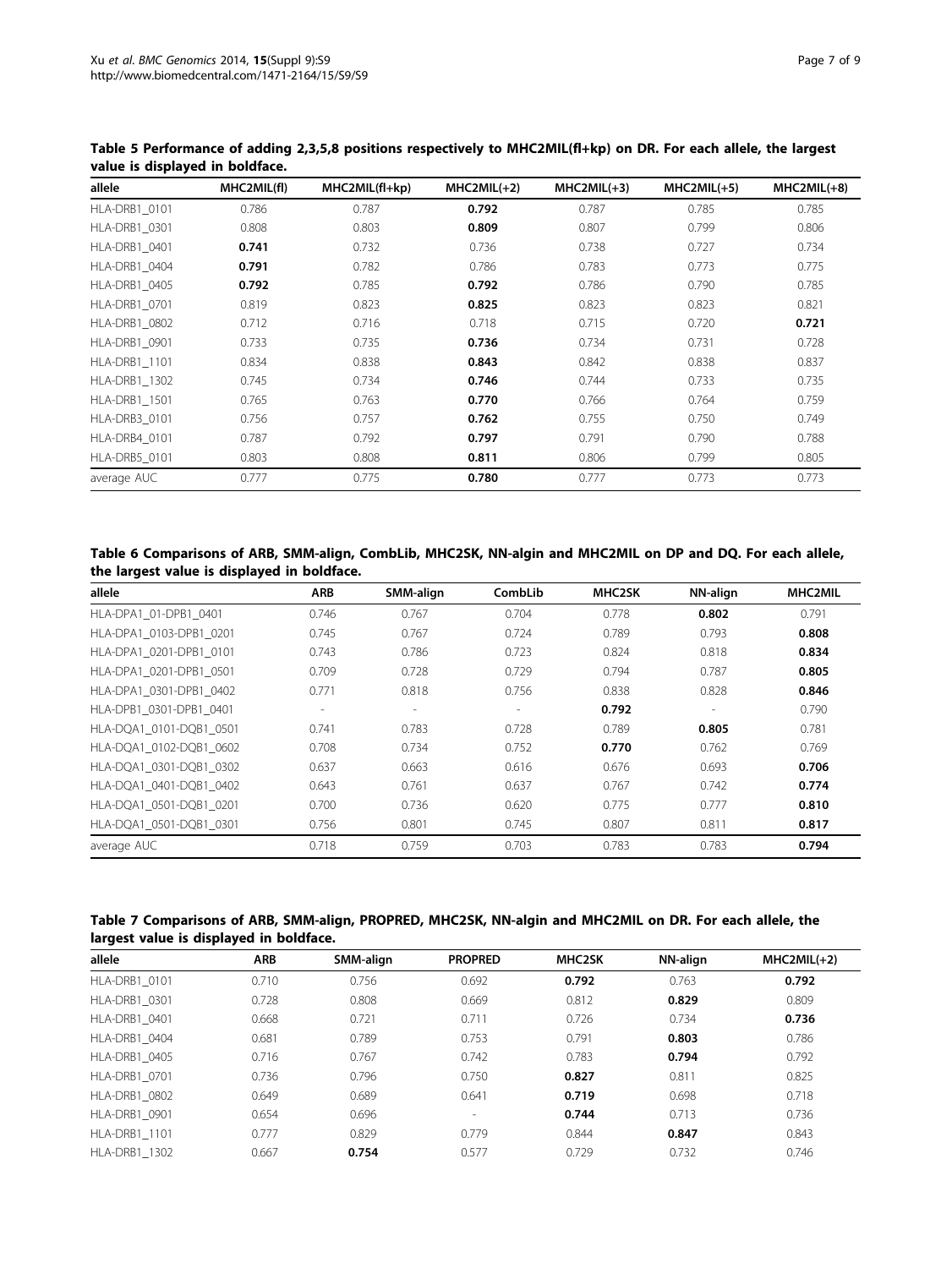| __                   | .     |       |                          |       |       |       |
|----------------------|-------|-------|--------------------------|-------|-------|-------|
| <b>HLA-DRB1 1501</b> | 0.696 | 0.741 | 0.703                    | 0.771 | 0.756 | 0.770 |
| HLA-DRB3 0101        | 0.678 | 0.780 | $\overline{\phantom{a}}$ | 0.759 | 0.798 | 0.762 |
| HLA-DRB4 0101        | 0.747 | 0.762 | $\overline{\phantom{a}}$ | 0.809 | 0.789 | 0.797 |
| HLA-DRB5 0101        | 0.697 | 0.776 | 0.711                    | 0.807 | 0.795 | 0.811 |
| average AUC          | 0.700 | 0.762 | 0.703                    | 0.780 | 0.776 | 0.780 |

<span id="page-7-0"></span>Table 7 Comparisons of ARB, SMM-align, PROPRED, MHC2SK, NN-algin and MHC2MIL on DR. For each allele, the largest value is displayed in boldface. (Continued)

Table 8 Predicting values of some peptides by MHC2SK, NN-algin and MHC2MIL on HLA-DQA1\_0501-DQB1\_0201. IC50\_t is the true IC50(nM) for each peptide. IC50\_p is the predicting value.

| peptide                | IC50t  | IC50 p by MHC2SK | IC50_p by NN-algin | IC50 p by MHC2MIL |
|------------------------|--------|------------------|--------------------|-------------------|
| <b>EDVGYPIIIDQKYCP</b> | 849.6  | 1245.3           | 764.5              | 868.2             |
| FEAMYLGTCOTLTPM        | 670.8  | 620.9            | 1473.4             | 667.8             |
| LGHRDALEDDLLNRN        | 1874.1 | 2275.0           | 775.5              | 1844.2            |
| OLVPKLDEVYNAAYN        | 1478.8 | 3770.5           | 994.7              | 1417.3            |
| SVLLVVALFAVFLGS        | 748.1  | 1072.4           | 2064.6             | 745.0             |

# Discussion

Although multiple instance learning has been already applied in MHCMIR and MultiMHCII, the domain knowledge in MHC-II peptide binding is not incorporated very well. MHCMIR and MultiMHCII consider only 9 length instances and MHCMIL treats 9 amino acids in each instances equally. In contrast, MHC2MIL incorporates both length 9 and 11 instances to measure the effect of flanking regions. In addition, only the amino acids in the key positions of the instance are used to measure the distance between two instances in MHC2MIL. It is not surprising that MHC2MIL outperformed MHCMIR on the benchmark dataset, with being statistically significant. In fact, previous studies show that the performance of MHCMIR is comparable with SMM-align [[16](#page-8-0)], and Multi-MHCII with TEPITOPE [\[13\]](#page-8-0). In contrast, our experimental results demonstrate that, MHC2MIL is the best performed method in HLA DP and DQ molecules out of all six well-known computational methods, achieving comparable performance on HLA DR molecules with two state-of-the-art computational methods of NN-align and MHC2SK. All these indicate that incorporating domain knowledge into the algorithm design is able to greatly boost the prediction accuracy. On the other hand, some interesting knowledge can be captured from the data. In this work, we find that, for HLA DR molecules, in addition to 5 well-known key positions (1, 4, 6, 7 and 9), position 2 may also play some roles in MHC-II pepitde binding process. In fact, according to the position specific scoring matrix provided by TEPITOPE, both positions 2 and 3 contribute slightly to the HLA DR binding process. More experimental studies should be carried out to elucidate the role of these two positions.

Our experimental results suggest that, for the MHC-II pepitde binding prediction, MHC2MIL, MH2SK and NNalign are the three best predicting methods. Differing from NN-align using multiple neural network ensembles, both MHC2SK and MHC2MIL use a single classifier. Moreover, the underlying principles of these algorithms are quite different. For NN-align, the binding core is estimated and encoded with peptide flanking region as a vector. Neither MHC2MIL nor MHC2SK needs to estimate the binding core. MHC2SK relies on string kernel based methods, where short substrings of varying sizes are used to measure the similarity between two peptides. MHC2MIL resorts to multiple instance learning techniques to map each peptide into a common metaspace. It is obvious that these methods are complement to each other, so that ensemble techniques could be used to further enhance the prediction performance [[27,28\]](#page-8-0).

#### Conclusion

In this paper, we have presented a novel MIL algorithm called MHC2MIL that predicts MHC-II binding peptides by creating bags of flexible instances and utilizing key positions to calculate the similarity. MHC2MIL achieves competitive results with two stateof-the-art computational approaches of MHC2SK and NN-align. Considering the high diversity of MHC-II molecules, we would extend MHC2MIL to be a panspecific algorithm in order to cover many more MHC-II molecules.

#### Competing interests

The authors declare that they have no competing interests.

#### Authors' contributions

Method development: YX SZ. Conceived and designed the experiment: YX SZ. Performed the experiment: YX CL. Designed the web site YX. Analyzed the data: YX MQ XH SZ. Wrote the paper: YX XH SZ.